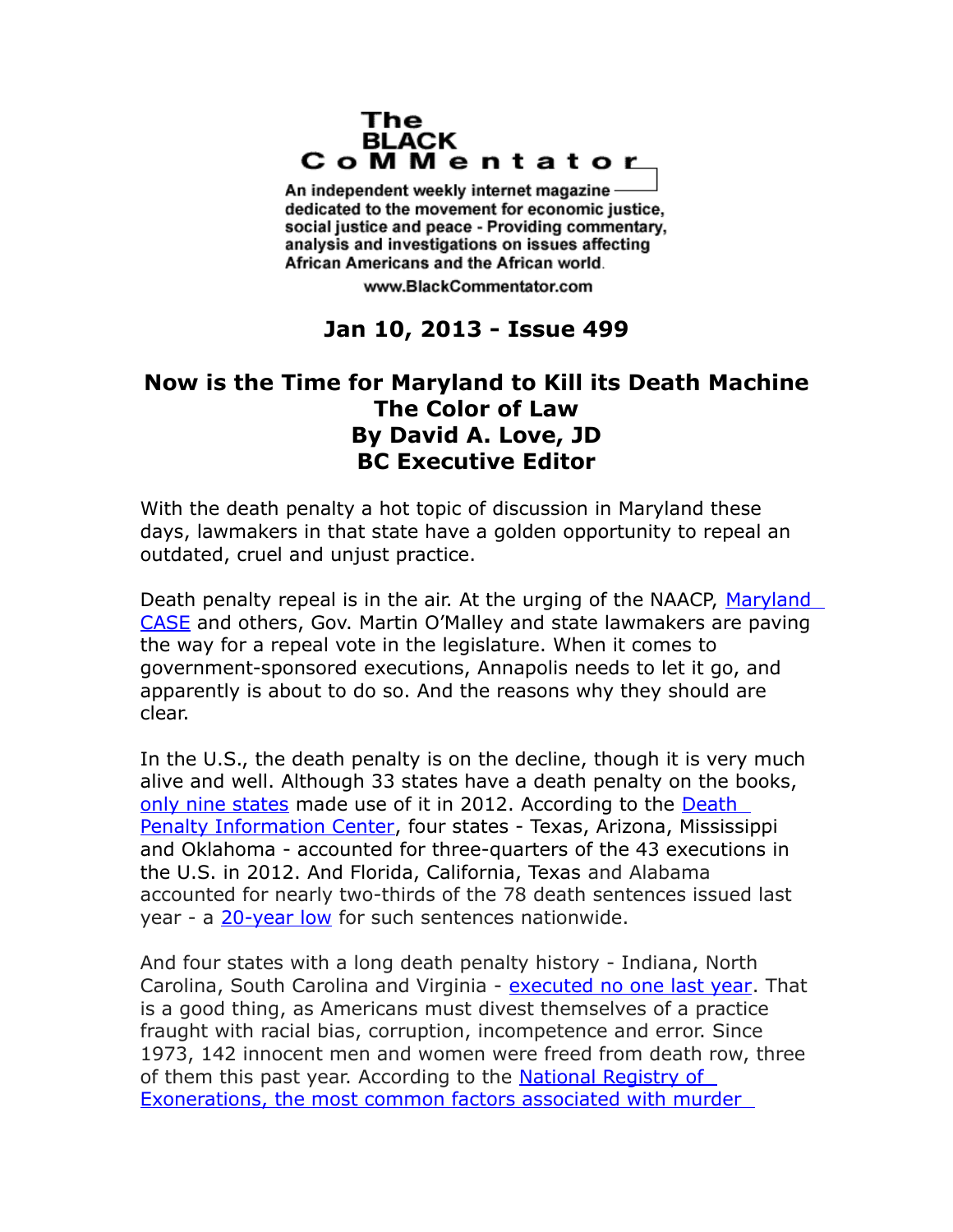[exonerati](http://www.law.umich.edu/special/exoneration/Pages/about.aspx)ons are perjury and false accusations, followed by official misconduct, mistaken witness identification, false confessions and false and misleading forensic evidence.

[Joe D'Ambrosio,](http://www.deathpenaltyinfo.org/innocence-cases-2004-present#142) the 140th person exonerated from death row in America and the sixth from Ohio, spent over 20 years on death row for a murder he did not commit. The prosecutors in his case withheld [evidence](http://www.cleveland.com/brett/blog/index.ssf/2012/01/joe_dambrosio_finally_free_spe.html) that would have cleared his name, and they called him a liar on the stand.

A Louisiana death row survivor, [Damon Thibodeaux](http://www.washingtonpost.com/national/louisiana-death-row-inmate-damon-thibodeaux-is-exonerated-with-dna-evidence/2012/09/28/26e30012-0997-11e2-afff-d6c7f20a83bf_print.html) became the 141st person exonerated from death row in 40 years. In addition, he was the [300th wrongfully convicted person](http://www.washingtonpost.com/national/louisiana-death-row-inmate-damon-thibodeaux-is-exonerated-with-dna-evidence/2012/09/28/26e30012-0997-11e2-afff-d6c7f20a83bf_print.html) exonerated through DNA evidence, and the 18th death row inmate freed through DNA. He had falsely confessed after a nine-hour interrogation, and subsequently recanted on the ground he was coerced.

"They look for vulnerable points where they can manipulate you, and if you're sleep deprived or panicked…it makes it that much easier to accomplish what they want to accomplish," Thibodeaux said. "I was willing to tell them anything they wanted me to tell them if it would get me out of that interrogation room," he added.

Meanwhile, [Seth Penalver](http://www.sun-sentinel.com/fl-penalver-verdict-watch-20121221,0,6037356.story) was released on December 21 after spending 18 years, nearly half his life, on Florida's death row - all for a triple murder someone else committed. Penalver had been tried twice for the murders, and sentenced to death once. Now, he is the 142nd death row exoneree, and the 24th from Florida.

With the death penalty, the stakes are high and the innocent are killed. And the families of the victims do not receive justice.

In 1993 [Kirk Bloodsworth,](http://www.youtube.com/watch?v=qjAOw-n3CxQ) a former marine from Maryland, became the first death row inmate released as a result of DNA evidence. He spent eight years in a Maryland penitentiary, including two on death row, for the brutal rape and murder of a 9-year old girl. The real killer was serving time for another crime in a cell block one floor beneath Bloodsworth. Now Bloodsworth is fighting against the death penalty in his native state and throughout the country as the advocacy director of [Witness to Innocence,](http://www.witnesstoinnocence.org/) the national organization of exonerated death row survivors.

Maryland is not the only state considering death penalty repeal. Five states - Connecticut, Illinois, New Jersey, New Mexico and New York -